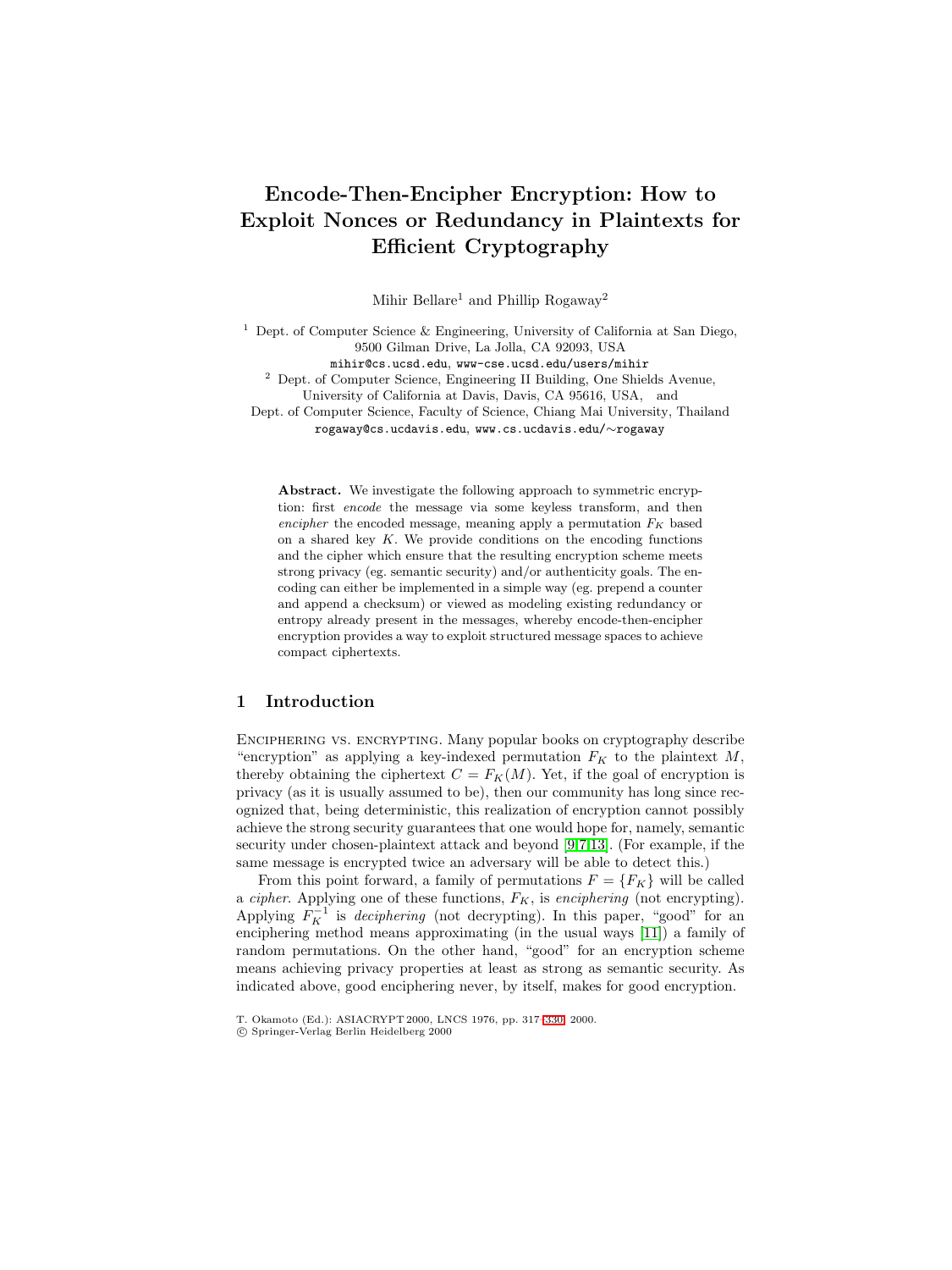Despite the last statement, there seems to be a widespread belief that enciphering a message is, somehow, almost as good as encrypting it. When messages are somehow "structured," or the message space has "enough entropy," maybe enciphering does the job. Is there some scientific basis for such a belief?

In this paper we investigate the circumstances under which good enciphering really *does* make for good encryption. This leads us to introduce *encoding schemes* as a way to conceptualize what is happening when you encipher structured messages. Let us describe what are encoding schemes, and how they relate to enciphering.

Encode-then-encipher encryption. Start with a good cipher that operates on messages of any length at all. (In other words,  $F_K$ , for a random  $K$ , "looks like" a random length-preserving permutation.) Now to encrypt  $M$ , first "encode" it into some string  $M^*$ . The encoding might be extremely simple—like prepending a counter, or appending some 0-bits, or maybe doing both. The encoding might even be the identity function. All that is demanded of an encoding method is that it does not "lose" information: you can "decode"  $M^*$  to recover M, and you can recognize when a string is and is not the encoding of any message. Now to encrypt message  $M$  under key  $K$ , encipher the encoded message  $M^*$  using  $F_K$ , yielding ciphertext  $C = F_K(M^*)$ . To decrypt a ciphertext C decipher it to find  $M^* = F_K^{-1}(C)$ , and then decode  $M^*$  to get either a message M or an indication that  $M^*$  is not the encoding of any message. We call this style of encryption "encode-then-encipher encryption." This is not a popular way to encrypt, though it is certainly a very natural paradigm.

OUR RESULTS. In this paper we investigate how properties of the encoding scheme and the enciphering scheme can give rise to security properties of the resulting encryption scheme.

Suppose first that the encoding scheme adds in a *nonce*—usually a counter or a random value. The nonce can be added into the message in any way at all. All one needs is that the "collision probability"—the chance that two encoded messages come out the same"—be small. We prove in Theorem [1](#page-10-0) that enciphering such encodings provides *semantic security.*

Next we look at encoding schemes which result in encoded messages which have enough *redundancy*. This means that "most" strings M<sup>∗</sup> will be considered "bad." We prove in Theorem [2](#page-11-0) that the resulting encryption scheme will now achieve *message authenticity.* It is as though the sender had sent a MAC along with his transmission. Interestingly, this theorem requires that the cipher be a *strong* pseudorandom permutation [\[11\]](#page-13-3). We show in Theorem [3](#page-12-0) that an ordinary pseudorandom permutation won't do.

The actual results are quantitative. They show how much privacy and authenticity is guaranteed as a function of (easily-calculated) numbers associated to the encoding scheme, and as a function of the (quantified) security of the underlying cipher.

Justifying some old intuition. At some level it would seem to be folklore that enciphering strings which employ nonces or redundancy makes for good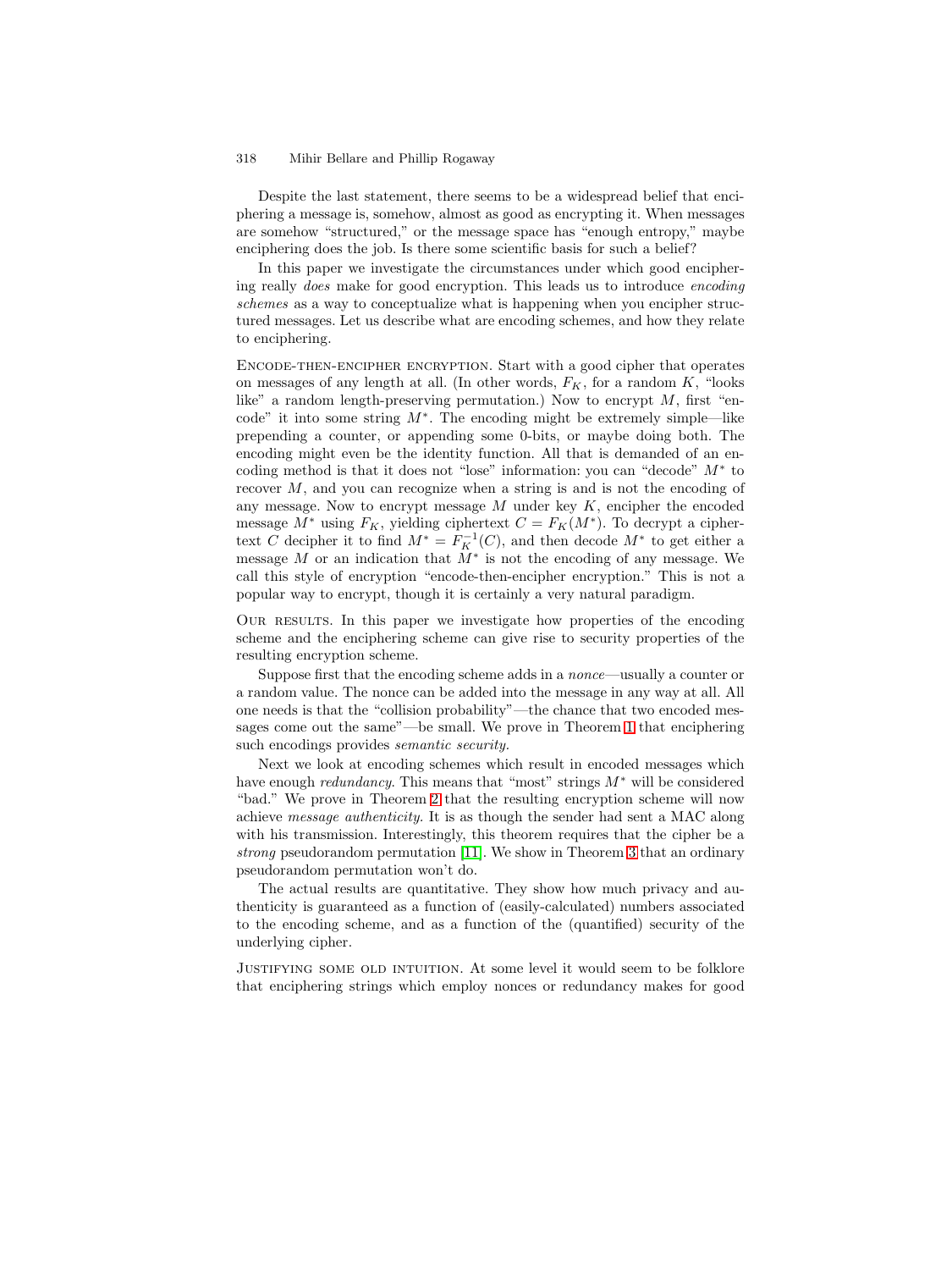encryption. In the security literature one sees many statements to the effect that *we assume that messages to be encrypted employ adequate redundancy*, or *we avoid replay attacks by including a nonce in the messages we encrypt.* Our results help formalize what such authors may have had in mind, since the statements above become meaningful and true when "encryption" means "enciphering" and when the roles of nonces and redundancy are formally defined.

Is THE ENCODING STEP "REAL"? In some applications of encode-then-encipher encryption we imagine that the encoding step will be an ostensible part of encrypting: the piece of software which encrypts  $M$  will encode it first, and then encipher the encoded message. For example, the encryption engine might take in a message M, prepend a counter, append a checksum, and encipher the resulting string. But encode-then-encipher encryption is actually more interesting when the encoding and decoding operations do *not* occur within the customary boundary of the encryption engine. For example, the encryption software may be presented with an already-formatted IP packet M∗. Its payload is the message M one should get on decoding M∗, but the encryption software itself knows nothing about where is the payload or how to extract it. Still, the encoding and decoding processes really did occur, albeit within a different piece of code. Finally, the encoding step may exist purely as a conceptualization. For example, if messages are supposed to be English-language sentences then the encoding step can be regarded as the the identity function on the space of proper English-language sentences, while the decoding function takes a string  $M^*$  and returns  $M = M^*$  if it is English, or else an indication that this is not an English sentence. Probably this decoding operation can only performed by a human! Nonetheless, even in this case the language of encodings makes sense.

In general, the encoding of messages should be seen as a *model* for how the messages that we are enciphering might arise. This model is a more useful and general approach than trying to equip an unknown message space with a distribution. For example, a distribution on messages can not handle ideas like inserting a counter into the message, and it is quite artificial to try to equip Englishlanguage utterances with some distribution. The encoding/decoding model lets us discuss, in a natural and simple way, all the relevant properties about how messages might look.

Why encode-then-encipher? Encode-then-encipher encryption can be used to provide short ciphertexts with a high degree of independence on messageformatting conventions. As such, it can be used to provide a convenient migration path for legacy protocols. Let us explain.

In various application, particularly in networking, a "packet format" will have been defined, where this packet format includes redundancy and/or nonces, but has no fields for cryptographic purposes (eg., fields for an IV or MAC). Now suppose a need arises to add in privacy or authenticity features. At the same time, there will often be a real-world constraint not to grow or re-define the packet format.

Using encode-then-encipher you probably do not have to. If packets are known to repeat rarely or not at all (eg., packets always contain a sequence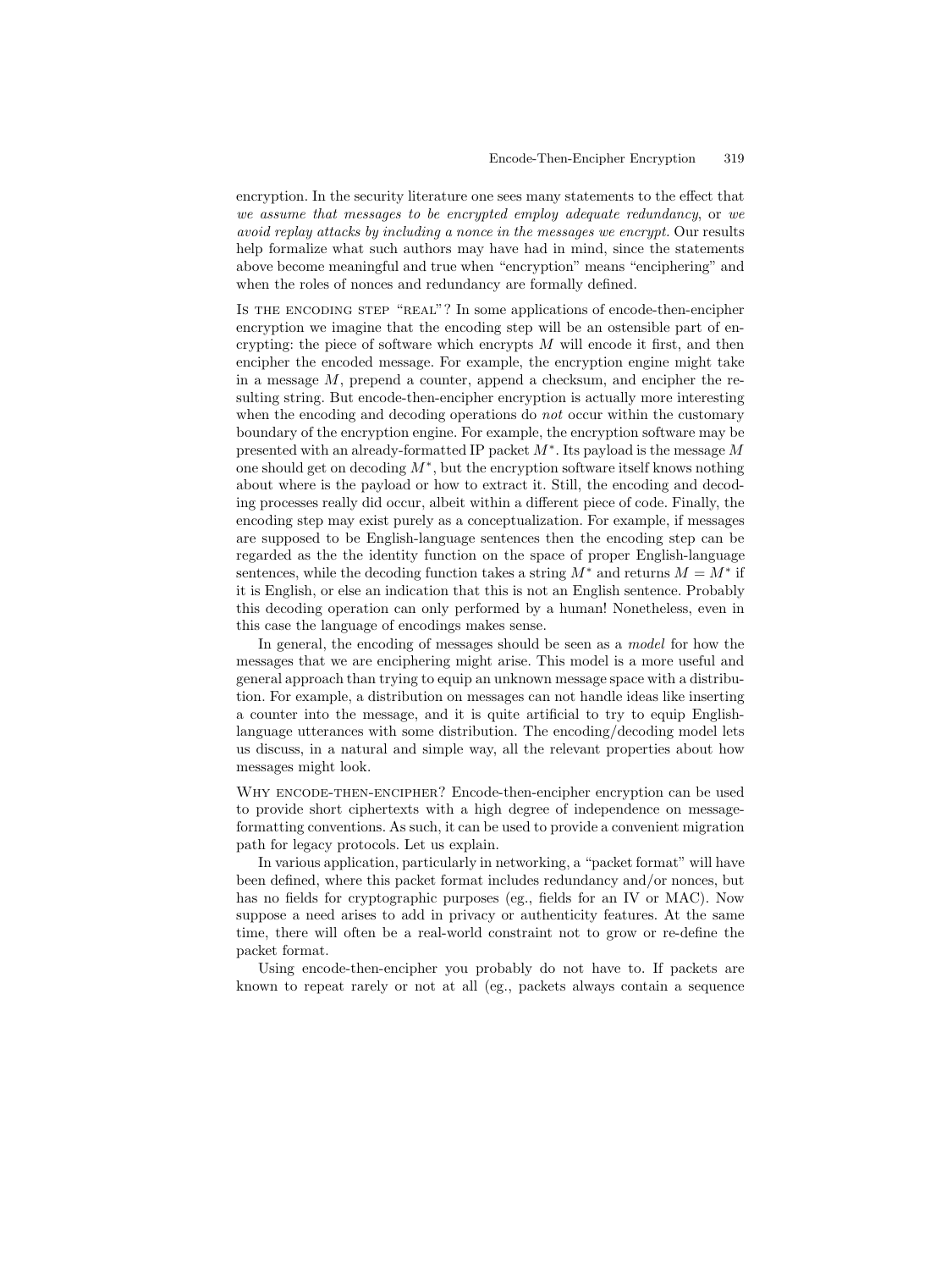number) then semantic security is automatically guaranteed just by applying a good cipher. And if packet formats already include redundancy (which they typically do if for no other reason than to simplify parsing) then there may be no need to add in a separate MAC; once again, good enciphering (this time, with a *strong* pseudorandom permutation) is enough. And because it is irrelevant how and where the nonce and redundancy appeared in the packet, privacy and authenticity will be retained, with no protocols changes at all, if packet formats should subsequently change in some details.

The result is that encode-then-encipher encryption would leave packet sizes alone (our ciphers are understood to be length-preserving), and they would leave packets looking identical (after deciphering) to the way they looked before. This allows for modular software changes with minimal code disruption. The code which enciphers as a way to encrypt doesn't know (or care) where is the sequence number, say, where other fields are, or what values these fields can take. Such indifference makes for robust and simple software, and thus an easier migration path for adding in security features.

Constructing variable-input-length ciphers. To encrypt messages using the encode-then-encipher approach you need to encipher strings which may be long or short, and whose lengths may vary from one enciphering to the next. The cipher should look like a random length-preserving permutation  $\pi : \mathcal{M}^* \to \mathcal{M}^*$ . This may sound just like a block cipher, but it is actually quite different, because the domain includes strings of different lengths. One construction is given in [\[5\]](#page-13-5), and others are possible, building on work like [\[11\]](#page-13-3) and [\[12\]](#page-13-6).

A NOTION OF AUTHENTICITY FOR ENCRYPTION SCHEMES. We note a final contribution of this paper, which is the notion of authenticity defined in Section [2.](#page-4-0) The usual way that message authenticity has been defined (eg.,  $[2]$ ) assumes that each message M is accompanied by a tag (the message authentication code)  $\tau$ . The adversary wants to produce a hitherto unseen message  $M'$  and a valid tag  $\tau'$ for it. But this setting does not apply to us, where the messages being authenticated are never made visible. In the new setting the adversary's goal is to get the receiver to accept as authentic a string C—with a possibly unknown "meaning"  $M$ —where the adversary has not already witnessed  $C$ . This necessitates a new notion (or measure) of security for a symmetric encryption scheme.

While several definitions of privacy for symmetric encryption schemes are given in [\[1\]](#page-13-8), here we are suggesting a notion of authenticity for an encryption scheme. Namely, consider a symmetric encryption scheme in which the decryption algorithm is allowed to reject ciphertexts to indicate that they are unauthentic. We take the setting of [\[1\]](#page-13-8) in which the adversary gets to see (via an oracle) ciphertexts of messages of her choice encrypted under a key  $K$ . We then say that the adversary wins if she can produce a valid ciphertext (meaning one which the decryption function under  $K$  does not reject) which was never an output of the encryption oracle.

Early (submitted) versions of this paper date to December 1998. Since then, definitions of authenticity for symmetric encryption schemes have appeared elsewhere [\[10\]](#page-13-9). We refer the reader to [\[4\]](#page-13-10) for a comprehensive treatment of different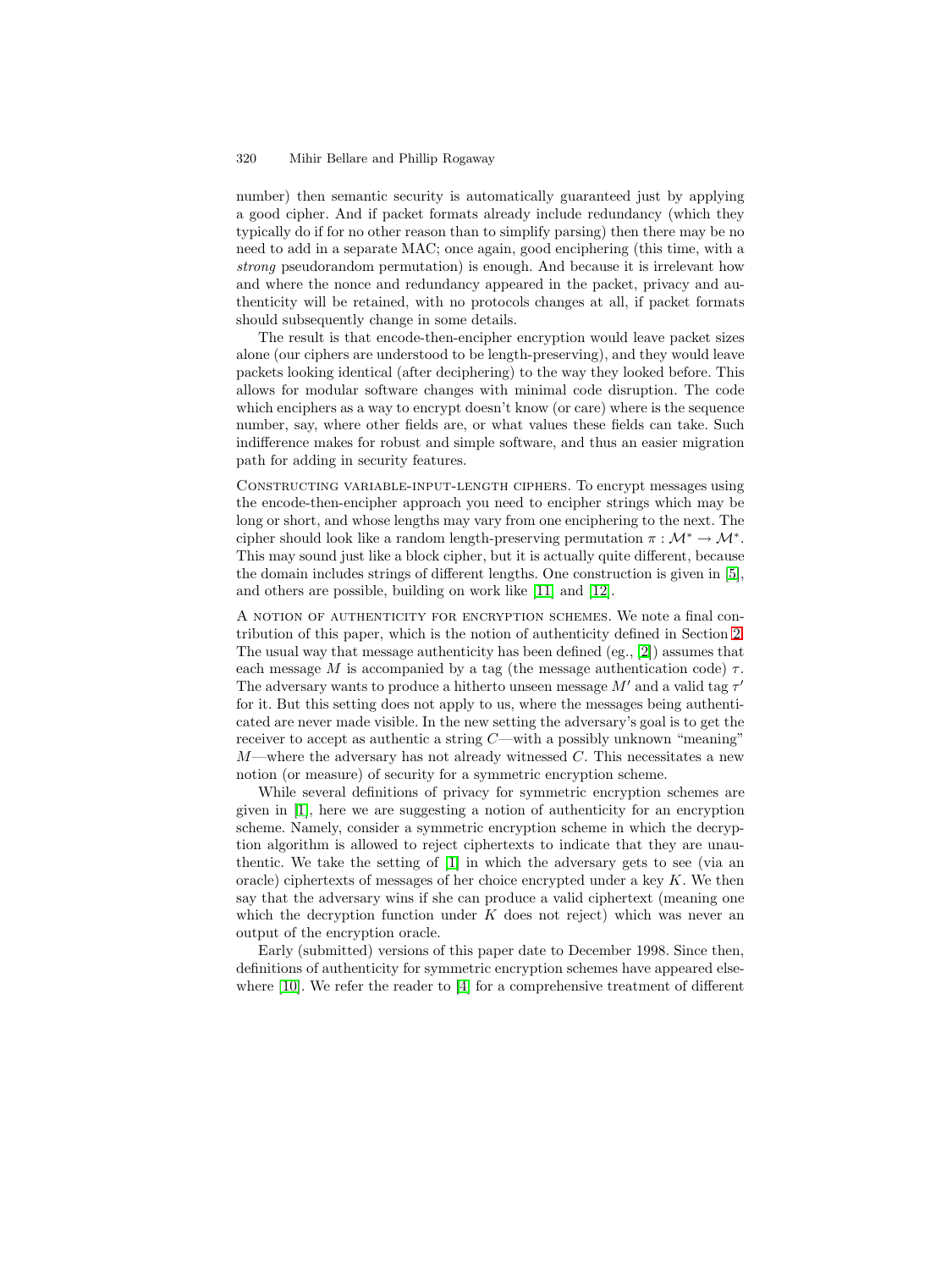notions of authenticity for symmetric encryption schemes and their relations to the notions of privacy.

### <span id="page-4-0"></span>2 Definitions

We provide definitions for PRFs, PRPs and SPRPs over arbitrary message spaces, and definitions of privacy and authenticity for symmetric encryption schemes.

History and comparisons. The basic definition of a PRF (pseudorandom function), as given by [\[8\]](#page-13-11), sets the domain, range and keyspace to be the set of strings of length equal to the security parameter, and then defines security asymptotically. We adopt concrete versions of these definitions, as per [\[2\]](#page-13-7), in order to model block-cipher based construction, and also to allow for a domain (which we call the message space) containing strings of different lengths. Our notion of a PRP (pseudorandom permutation) follows  $[2,3]$  $[2,3]$  and differs from that of [\[11\]](#page-13-3) in that we measure distinguishability versus a random permutation rather than a random function, which is important when concrete security is considered. The notion of an SPRP (strong pseudorandom permutation) is that of [\[11\]](#page-13-3) concretized in the style of [\[2\]](#page-13-7) and extended with regard to domains. The definition of privacy for symmetric encryption schemes is from [\[1\]](#page-13-8).

NOTATION AND CONVENTIONS. A *message space* M is a subset of  $\{0, 1\}^*$  for which  $x \in \mathcal{M}$  implies that  $x' \in \mathcal{M}$  for all  $x'$  of the same length of x, and for which there exists an efficient (say linear time) algorithm to decide membership. A *ciphertext space* C is a subset of {0, 1}∗. A *key space* K is a set together with a probability measure on that set. Writing  $K \leftarrow \mathcal{K}$  means to choose K at random according to this probability measure. The notation  $|X|$  denotes the length of  $X$  if  $X$  is a string and the number of elements in  $X$  if  $X$  is a set.

CIPHERS. Let  $\mathcal{K},\mathcal{M}$  and  $\mathcal{C}$  be a key space, message space, and ciphertext space. A *family of functions* is a map  $F: \mathcal{K} \times \mathcal{M} \to \mathcal{C}$ . If  $K \in \mathcal{K}$  then we let  $F_K(\cdot) = F_K(\cdot)$ and call this an *instance* of F. We let  $f \leftarrow F$  denote the operation of picking a function from F at random. (This is shorthand for  $K \leftarrow \mathcal{K}$ ;  $f \leftarrow F_K$ .) We assume that  $|F_K(M)| = \ell(|M|)$  depends only on |M| and call  $\ell$  the *length function* of the family. A *cipher* is a family of functions  $F: \mathcal{K} \times \mathcal{M} \to \mathcal{C}$  in which each  $F_K$ :  $\mathcal{M} \to \mathcal{C}$  is one-to-one and onto. In this case,  $F_K^{-1}$  denotes the inverse of  $F_K(\cdot)$ . A cipher is *length-preserving* if  $F_K(M) = |M|$  for all  $K \in \mathcal{K}$  and  $M \in \mathcal{M}$ . For simplicity, all ciphers in this paper are assumed to be length-preserving. A *block-cipher* is a cipher with domain and range  $\{0, 1\}^n$ . The number n is called the *block length*.

We let **Rand**( $M, \ell$ ) denote the family of all functions  $f: M \to \{0, 1\}^*$  that satisfy  $|f(M)| = \ell(|M|)$  for all  $M \in \mathcal{M}$ . A random function f from **Rand** $(\mathcal{M}, \ell)$ is determined as follows: for each  $M \in \mathcal{M}$ ,  $f(M)$  is a random string of length  $\ell(|M|)$ . Also let  $\text{Perm}(\mathcal{M})$  denote the cipher consisting of all length-preserving, one-to-one and onto functions on M. A random function  $\pi$  from **Perm** $(\mathcal{M})$  is determined as follows: for each number i such that  $M$  contains strings of length i,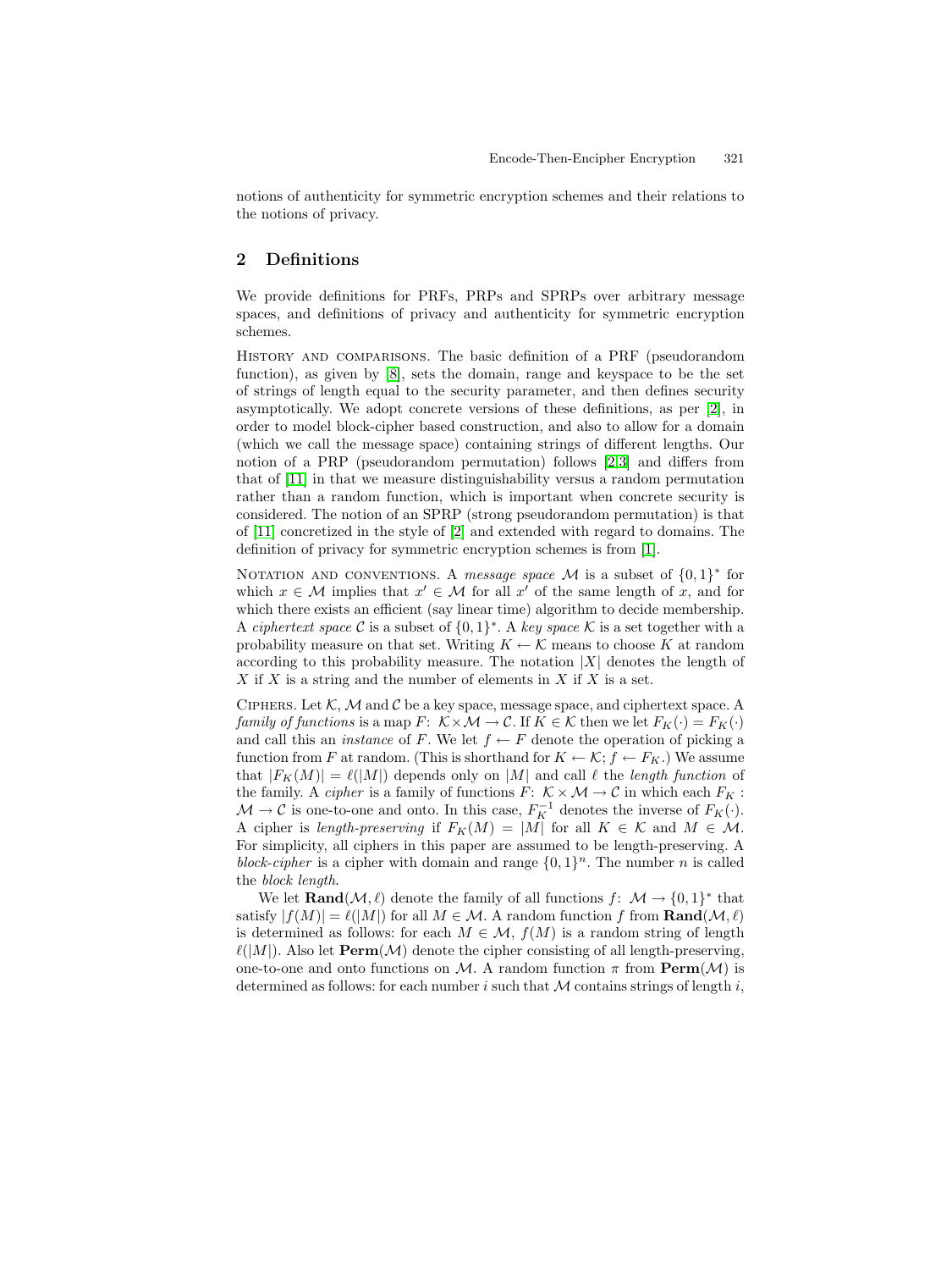let  $\pi_i$  be a random permutation on  $\{0,1\}^i$ . Then define  $\pi(M) = \pi_i(M)$ , where  $i = |M|.$ 

PRFs, PRPs AND SPRPs. A *distinguisher* is a (possibly probabilistic) algorithm A which has access to an oracle. If  $F: \mathcal{K} \times \mathcal{M} \rightarrow \mathcal{C}$  is a function family with length function  $\ell$  we let

 $\mathbf{Adv}_{F}^{\text{prf}}(A) = \Pr[K \leftarrow \mathcal{K} : A^{F_{K}(\cdot)} = 1] - \Pr[f \leftarrow \mathbf{Rand}(\mathcal{M}, \ell) : A^{f(\cdot)} = 1]$ 

denote the advantage of  $A$  in distinguishing  $F$  from a random function. We let

$$
\mathbf{Adv}_{F}^{\text{prp}}(A) = \Pr[K \leftarrow \mathcal{K} : A^{F_{K}(\cdot)} = 1] - \Pr[\pi \leftarrow \mathbf{Perm}(\mathcal{M}) : A^{\pi(\cdot)} = 1]
$$

denote the advantage of  $A$  in distinguishing  $F$  from a random permutation. Define

$$
\mathbf{Adv}_{F}^{\text{prf}}(t, q, \mu) = \max_{A} \{ \mathbf{Adv}_{F}^{\text{prf}}(A) \}
$$

$$
\mathbf{Adv}_{F}^{\text{prp}}(t, q, \mu) = \max_{A} \{ \mathbf{Adv}_{F}^{\text{prp}}(A) \}
$$

where the maximum is taken over all adversaries having time-complexity at most t and asking at most q oracle queries, these queries totaling at most  $\mu$ bits. (The time-complexity, here and hereafter, refers to the execution time of the experiment underlying the definition of the advantage, plus the size of the description of the adversary.)

To define SPRPs we give the distinguisher not only an oracle for the function, but also one for its inverse. Let  $F: \mathcal{K} \times \mathcal{M} \to \mathcal{C}$  be a PRP with length function  $\ell$ . Then we let

$$
\mathbf{Adv}_{F}^{\text{spp}}(A) =
$$
  
 
$$
\Pr[K \leftarrow \mathcal{K} : A^{F_{K}(\cdot), F_{K}^{-1}(\cdot)} = 1] - \Pr[\pi \leftarrow \mathbf{Perm}(\mathcal{M}) : A^{\pi(\cdot), \pi^{-1}(\cdot)} = 1]
$$

denote the advantage of  $A$  in distinguishing  $F$  from a random permutation. Define

$$
\mathbf{Adv}_{F}^{\text{sprp}}(t,q,\mu) = \max_{A} \{ \mathbf{Adv}_{F}^{\text{sprp}}(A) \}
$$

where the maximum is taken over all adversaries having time-complexity at most t and asking at most q oracle queries, these queries totaling at most  $\mu$  bits.

Throughout, if the distinguisher inquires as to the value of oracle  $f$  at a point  $M \notin \mathcal{M}$  then the oracle responds with the distinguished point  $\bot$ . Since we assume that there is a (simple) algorithm to decide membership in  $\mathcal M$  there is in fact no point for the adversary to make such inquiries.

ENCAPSULATION SCHEMES. Fix a key space  $K$ , a message space  $M$ , and a ciphertext space C. An *encapsulation scheme*  $\mathcal{SE} = (\mathcal{K}, \mathcal{E}, \mathcal{D})$  is a triple of algorithms. The probabilistic key-generation algorithm K produces a key  $K \in \mathcal{K}$ ; we write  $K \leftarrow \mathcal{K}$ . The encryption algorithm  $\mathcal{E}$  can be either probabilistic or stateful. It takes a key  $K \in \mathcal{K}$  and a message  $M \in \mathcal{M}$  and returns ciphertext  $C = \mathcal{E}_K(M, r) \in \mathcal{C} \cup \{\perp\}.$  If probabilistic,  $r \in \{0, 1\}^*$  is its coins tosses, which are taken anew upon each invocation. If stateful,  $r$  is the internal state, which the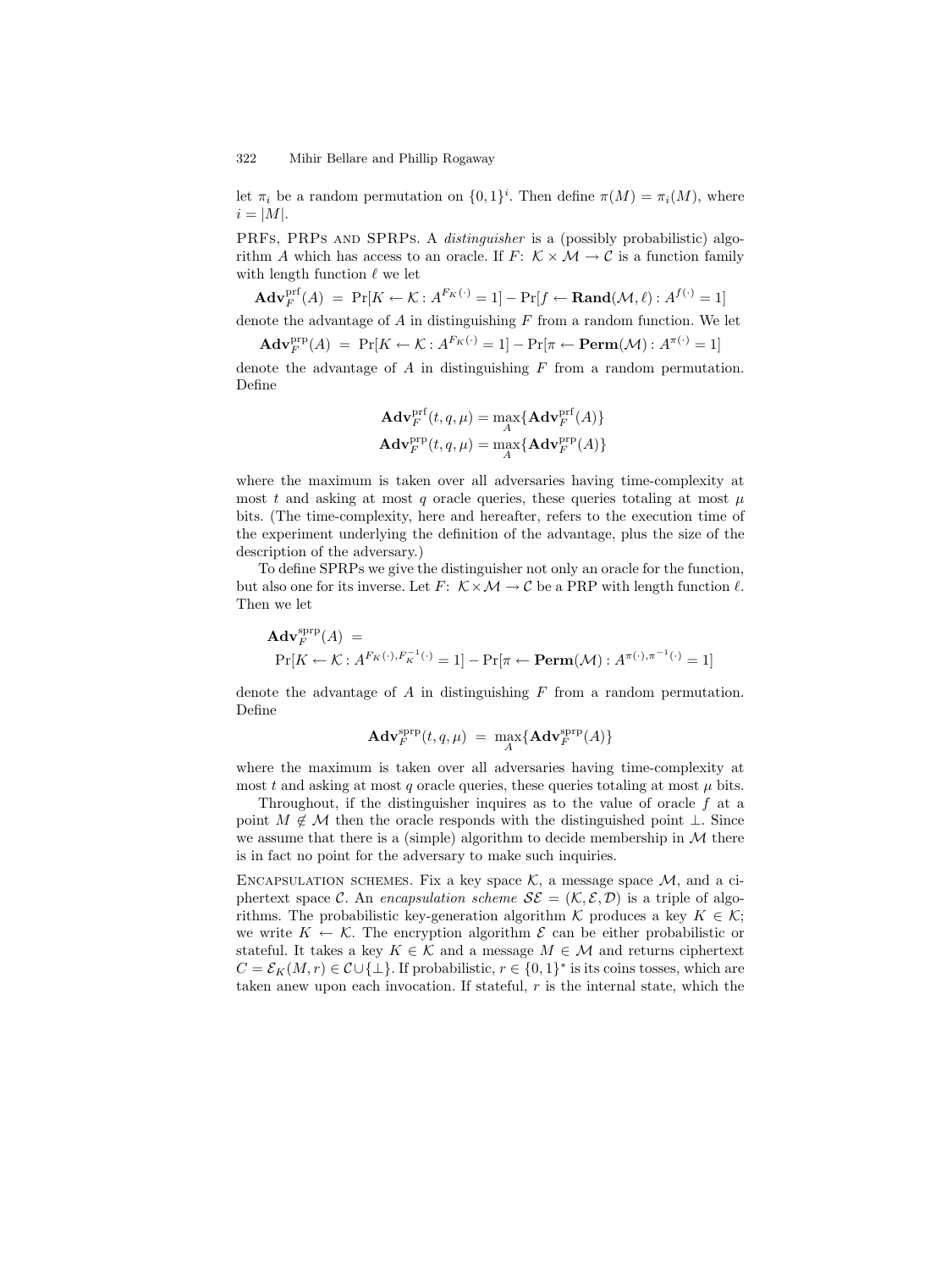encryption algorithm updates upon each invocation and which is securely maintained across invocations. (The state is typically a counter, which is incremented by some message-dependent amount.) The value  $\perp$  is returned if  $M \notin \mathcal{M}$  or (if this is a stateful encryption scheme) the state r indicates that the message  $M$ can not be sent (when, for example, too many messages have already been sent). Algorithm D takes  $K \in \mathcal{K}$  and  $C \in \{0,1\}^*$  and computes  $M = \mathcal{D}_K(C)$  where M is either a string in  $\mathcal M$  or the distinguished symbol  $\bot$ . A return value of  $\bot$  is used to indicate that C is regarded as unauthentic. We call C *valid* if  $\mathcal{D}_K(C) \in \mathcal{M}$ and we call C *invalid* if  $\mathcal{D}_K(C) = \perp$ . We also permit applying  $\mathcal{E}_K$  to  $(\perp, r)$ , which results in a return value of  $\bot$ . Likewise, applying  $\mathcal{D}_K$  to  $\bot$  is permitted and this gives a return value of  $\bot$ . We require that if  $C = \mathcal{E}_K(M, r)$  and  $C \neq \bot$ then  $\mathcal{D}_K(C) = M$ .

When we think of the goal of  $\mathcal{SE}$  as privacy, or a combination of privacy and message authenticity, we typically call it an *encryption scheme*. When we think of the goal of SE as authenticating messages then we call it an *authentication scheme*. But we emphasize that there is no syntactic distinction between an encryption scheme and an authentication scheme under this formalization: they are both encapsulation schemes.

Privacy. Several formulations for the privacy of a symmetric encryption scheme under chosen-plaintext attack were provided in [\[1\]](#page-13-8) and compared in terms of concrete security. We will use one of these notions, namely "real-or-random" security. The idea is that an adversary cannot distinguish the encryption of text from the encryption of an equal-length string of garbage. For the formalization, let  $\mathcal{S}\mathcal{E} = (\mathcal{K}, \mathcal{E}, \mathcal{D})$  be an encryption scheme and let A be an adversary with an encryption oracle. If the encryption scheme is probabilistic then fresh random choices are made for each query. If the encryption scheme is stateful then the state is properly initialized and then adjusted with each query. Define

$$
\mathbf{Adv}_{\mathcal{SE}}^{\text{priv}}(A) = \Pr\left[K \leftarrow \mathcal{K} : A^{\mathcal{E}_{\mathcal{K}}(\cdot)} = 1\right] - \Pr\left[K \leftarrow \mathcal{K} : A^{\mathcal{E}_{\mathcal{K}}\left(\mathbb{S}^{\mid \cdot\right)}\right)} = 1\right].
$$

In the first game, the oracle, given a message, returns an encryption of it under key  $K$ ; in the second game the oracle, given a message, ignores it except to record its length  $n$ , and then returns an encryption of a random message of length  $n$ . The advantage of A is a measure of the adversary's ability to tell these two worlds apart. We let

$$
\mathbf{Adv}_{\mathcal{SE}}^{\text{priv}}(t,q,\mu) = \max_{A} \{ \mathsf{Adv}_{\Pi}^{\text{priv}}(A) \}
$$

where the maximum is over all adversaries which have time-complexity at most t and ask at most q oracle queries, where these queries total at most  $\mu$  bits.

AUTHENTICITY. Consider parties sharing a key  $K$  and sending messages using an encapsulation scheme  $\mathcal{SE} = (K, \mathcal{E}, \mathcal{D})$ . We are interested in authenticity: the receiver wants to be confident that a received ciphertext (and underlying message) really did originate with the sender. To formalize this an adversary will be given a way to generate authenticated messages of her choice:  $M_1 \mapsto$  $C_1, M_2 \mapsto C_2, \ldots, M_q \mapsto C_q$ . She will "win" if she computes a new string C (that is,  $C \notin \{C_1, \ldots, C_q\}$ ) which would be deemed authentic by the receiver.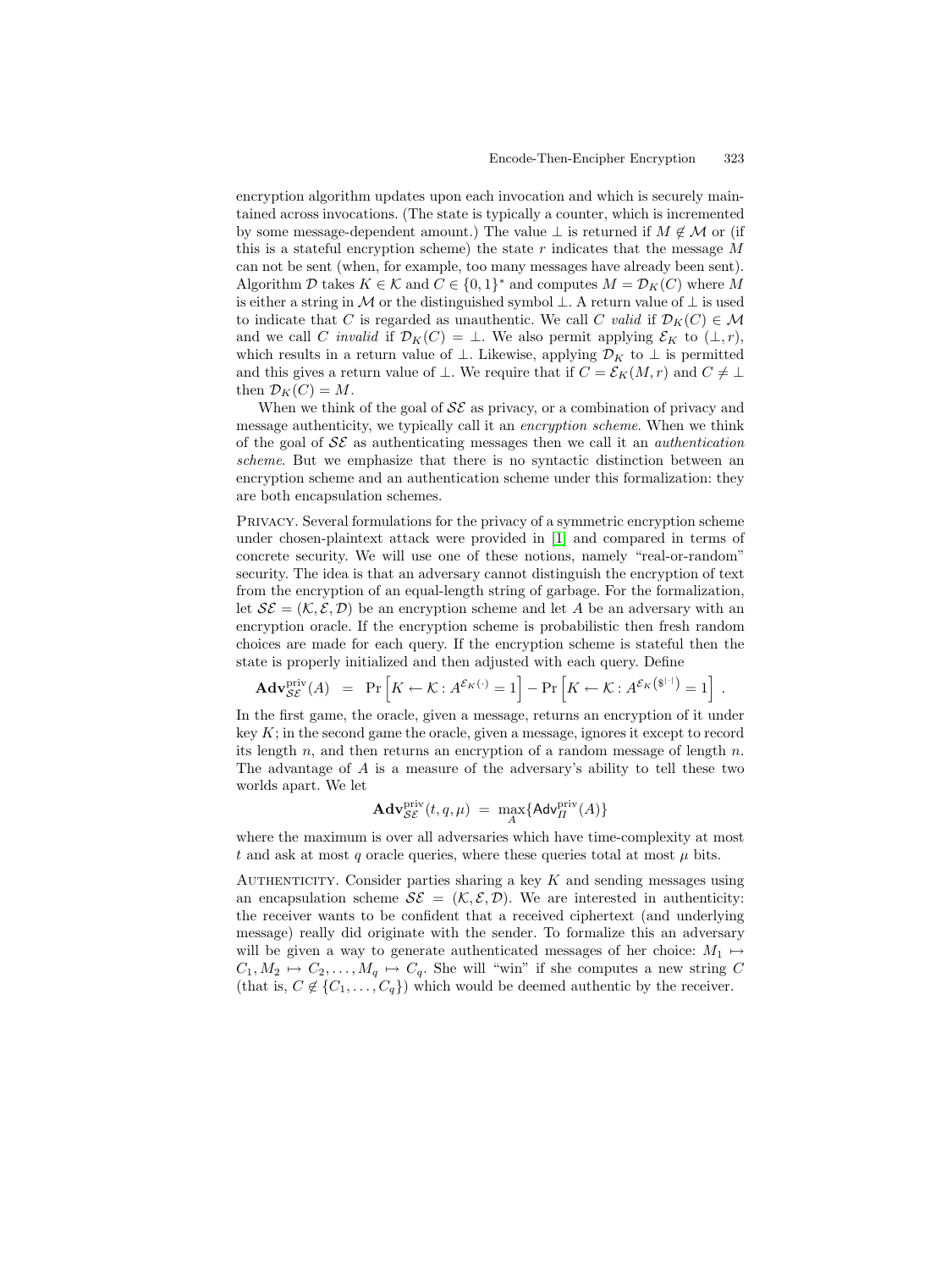Authenticity in the context of an encapsulation scheme is a more general concept than that of a message authentication code (MAC). A MAC makes explicit a particular mechanism, namely the attachment of a tag to the transmission. (The tag, computed using the key, is created by the sender and checked by the receiver.) An encapsulation scheme may use a MAC, or may not, and consideration of authenticity for such a scheme cannot make assumptions about the presence of any type of mechanism. But there is a deeper difference between a MAC and a general authentication scheme. In formalizing the security of a MAC the adversary makes a number of queries to a MAC-generation oracle, with each query mapping the message  $M_i$  to its tag  $t_i$ . After that the adversary has to come up with a new message  $M$  and a tag t such that the receiver will deem  $(M, t)$  authentic. In particular, the adversary must "know" the message M that is being forged, insofar as the adversary outputs it along with  $t$ . In contrast, an adversary attacking an authentication scheme in the general sense we are defining wins *even if she does not know what is the message* M *which is being forged.* All that is required is that there *is* such a message underlying C—that is, the receiver will recover *something* in the message space M (and not an indication that  $C$  is bogus).

Formally, let  $\mathcal{S}\mathcal{E} = (\mathcal{K}, \mathcal{E}, \mathcal{D})$  be an authentication scheme and let A be an adversary who is given oracle access to  $\mathcal E$ . After interacting with that oracle the adversary outputs a string C. We say C is *new* if C was not the response to any earlier oracle query asked by A. Adversary A is said to be *successful* if C is new and valid, and we measure the probability of this:

 $\mathbf{Adv}_{\mathcal{SE}}^{\text{auth}}(A) = \Pr[K \leftarrow \mathcal{K}; C \leftarrow A^{\mathcal{E}_{K}(\cdot)} : C \text{ is new and } \mathcal{D}_{K}(C) \neq \bot].$ 

The quality of  $\mathcal{SE}$  in authenticating messages is measured by the function

$$
\mathbf{Adv}_{\mathcal{SE}}^{\text{auth}}(t,q,\mu) = \max_{A} \{ \mathbf{Adv}_{\Pi}^{\text{auth}}(A) \}
$$

where the maximum is over all adversaries who have time-complexity at most  $t$ and make at most  $q - 1$  oracle calls, these totaling a most  $\mu - |C|$  bits, where  $C$  is the length of  $A$ 's output. For simplicity, we assume that an adversary  $A$ attacking the authenticity of  $\mathcal{S}\mathcal{E}$  will only output a string which is new.

The above notion is called "integrity of ciphertexts" in [\[4\]](#page-13-10) who provide a comprehensive picture of how it relates to other notions of privacy and authenticity for encapsulation schemes. In particular they show that integrity of ciphertexts plus privacy against chosen-plaintext attack imply privacy under chosen-ciphertext attack.

### **3 Encoding Schemes**

Syntax. Fix message spaces M,M∗. An *encoding scheme* ("on M", or "from M to  $\mathcal{M}^{(*)}$  is a pair of algorithms **Encode** = (*Encode*, *Decode*) as we now describe.

Algorithm *Encode* can be either probabilistic or stateful, while *Decode* is neither. First assume that *Encode* is probabilistic (not stateful). Then each time *Encode* is called on an input  $M \in \mathcal{M}$  the algorithm flips some coins, r, and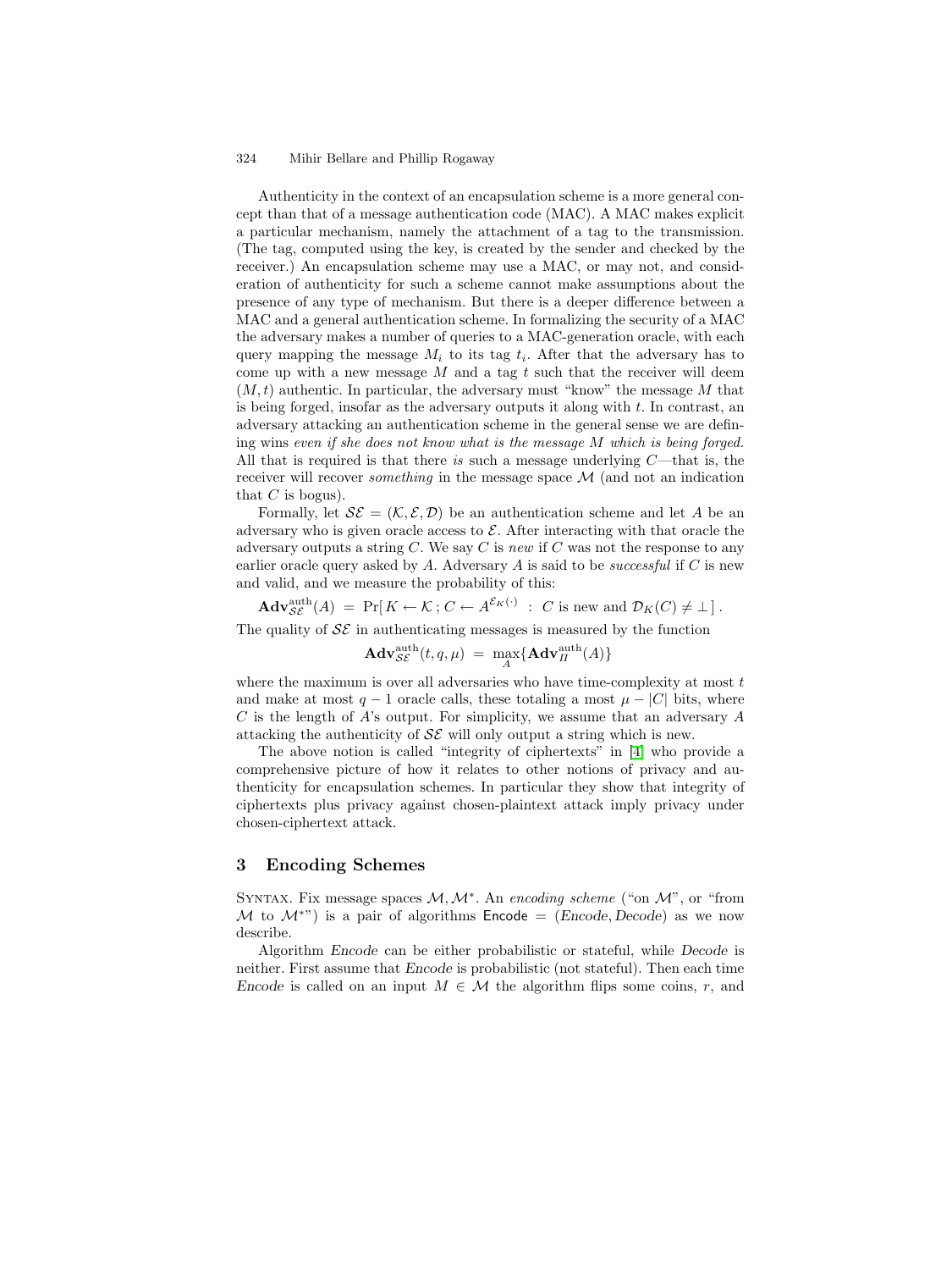returns a string  $M^* =$  *Encode*( $M, r$ )  $\in \mathcal{M}^*$ . We assume that for any string  $M \in \mathcal{M}$  and any coins r, we have that  $|Encode(M,r)| = \ell(|M|)$  for some function  $\ell$ , the "length function" of the encoding scheme.

Algorithm *Decode* takes as input  $M^* \in \{0,1\}^*$ . It returns either a binary string  $M \in \mathcal{M}$  or the distinguished symbol  $\perp$ . If  $Decode(M^*)$  is a binary string we say that  $M^*$  is *valid*, while we say that  $M^*$  is *invalid* if  $Decode(M^*) = \perp$ . We demand that for any  $M \in \mathcal{M}$  and any r, we have that  $Decode(Encode(M,r)) =$ M.

We allow that *Encode* and *Decode* be presented with any string at all, even ones outside of M and  $\mathcal{M}^*$ . If you try to encode a string  $M \notin \mathcal{M}$  then the result is the distinguished value  $\perp$ . If you try to decode a string  $M^* \notin \mathcal{M}^*$  then the result is the distinguished value ⊥. We further establish the convention that you can encode or decode  $\bot$ , which once again returns  $\bot$ .

For simplicity in theorem statements we assume that *Encode* and *Decode* are efficiently computable, say in linear time.

Rare-collision encodings. Let Encode = (*Encode*, *Decode*)be an encoding scheme and let  $\ell(n)$  be its length function. Let  $\epsilon: \mathbb{N} \to \mathbb{R}$  be a function. We say that Encode is  $\epsilon$ -colliding if for and any number q and any (even computationally unbounded) adversary A who asks q queries, the probability that some two of these queries receive the same valid response is at most  $\epsilon(q)$ .

$$
\Pr[(M_1^*, \ldots, M_q^*) \leftarrow \text{Response } A^{\text{Encode}(\cdot)}: \exists i < j \text{ s.t. } M_i^* \neq \bot, \\ M_j^* \neq \bot, \text{ and } M_i^* = M_j^*] \leq \epsilon(q) .
$$

We shall say that  $\langle M_1^*, \ldots M_q^* \rangle$  "collide" if some pair of these strings are the same and are different from  $\bot$ . The reader may prefer to think of  $M_1 = M_2 = \cdots = M_q$ since typically this would be the adversary's best strategy when trying to produce a collision (as  $M \neq M'$  implies that their encodings, if valid, have to be different).

*Example 1.* Encoding scheme Prepend-128-Random-Bits works as follows. The message space is  $\mathcal{M} = \{0, 1\}^*$ . Function *Encode* takes an input M and outputs  $r \parallel M$ , where r is a sequence of 128 random bits. Function *Decode* takes an input M<sup>∗</sup> and behaves as follows. If M<sup>∗</sup> is at least 128 bits, then *Decode* outputs all but the first 128 bits of  $M^*$ . If  $M^*$  is less than 128 bits then  $Decode(M^*)$  outputs ⊥. Then Prepend-128-Random-Bits is  $C(q, 2^{128})$ -colliding, where  $C(q, m)$  denotes the probability of at least one collision in the experiment of throwing  $q$  balls, independently and at random, into  $m$  bins.

COLLISION-FREE ENCODINGS. For algorithm *Encode* to be stateful means that it maintains state across invocations. The initial value of that state is some fixed constant,  $r_0$ . Typically there will be a limit,  $N$ , on the number of times that *Encode* may be used. After that number of invocations *Encode* will return ⊥ even when the inquiry is in  $M$ . We require that for all messages M and all internal states r, if  $Encode(M,r)$  returns a binary string  $M^*$  then  $Decode(M^*) = M$ . We emphasize that decoding is stateless.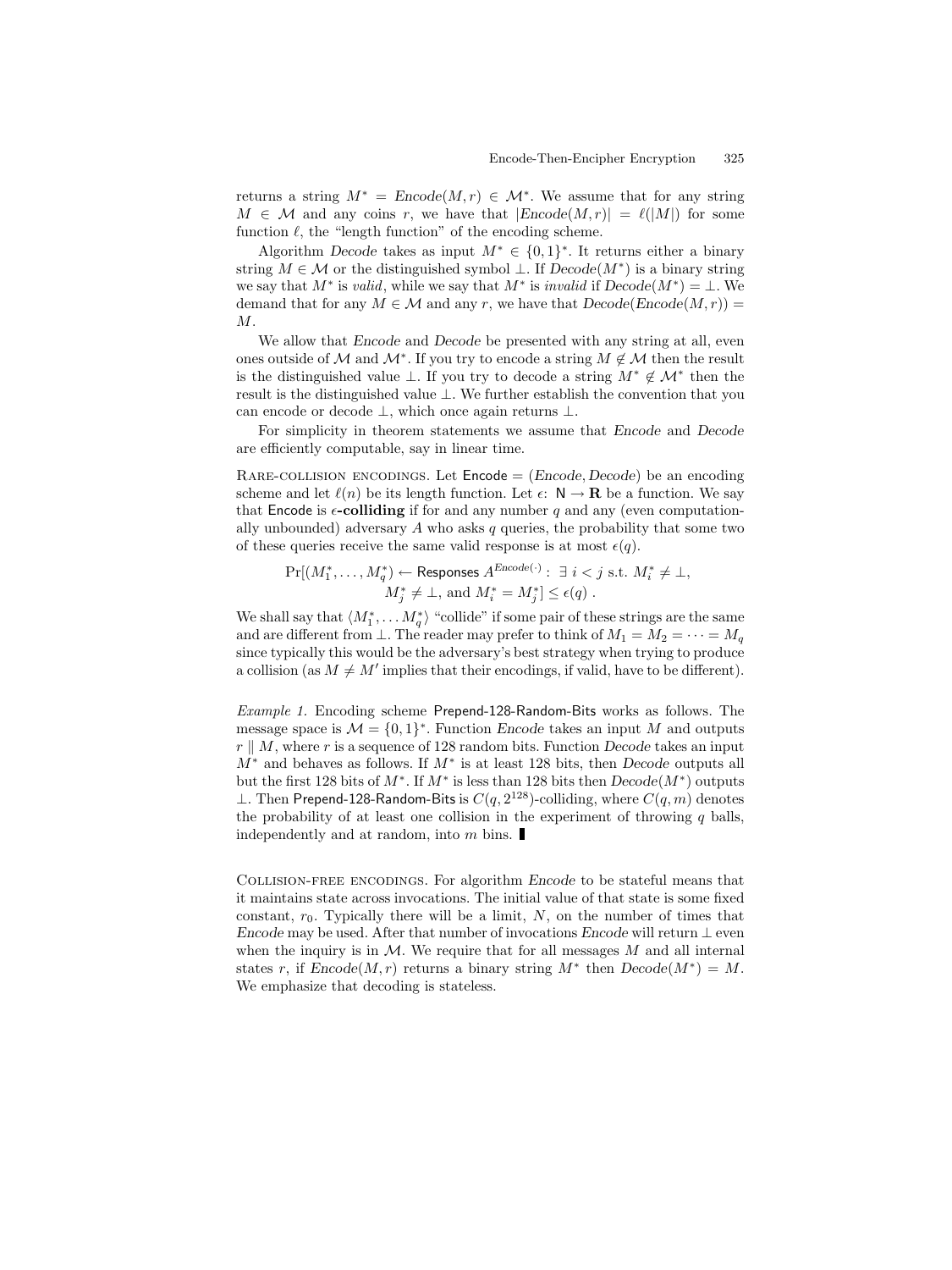Stateful encoding schemes are of interest because with them we can make an encoding scheme **collision free**, meaning 0-colliding, in the language above. Note that getting two  $\perp$  values does *not* count as a collision. Here is an example.

*Example 2.* Encoding scheme Prepend-64-Bit-Counter works as follows. The message space is  $\mathcal{M} = \{0, 1\}^*$ . A counter *ctr* is initialized to 0. The *i*-th message is encoded as follows. If  $i \geq 2^{64}$  then the encoding is  $\perp$ . Otherwise the encoding is  $M^* = \langle i \rangle \parallel M$ , where  $\langle i \rangle$  the number i written as a 64-bit binary string. Function *Decode* takes an input  $M^*$  and behaves as follows. If  $|M^*| < 64$  then *Decode* returns ⊥. Otherwise it returns  $M^*$  after having expunged the first 64bits. Clearly Prepend-64-Bit-Counter is collision free: the counter guarantees that no two encodings can collide.

SPARSE ENCODINGS. Let  $Encode = (Encode,Decode)$  be an encoding scheme and let  $\delta$  be a real number. We say that encoding scheme **Encode** is  $\delta$ **-dense** if for all  $n \in \mathbb{N}$ ,

$$
\Pr[M^* \leftarrow \{0, 1\}^n : Decode(M^*) \in \{0, 1\}^*] \le \delta.
$$

That is, for every message length, at most a  $\delta$ -fraction of all strings of that length are valid (they decode to strings in  $\mathcal{M}$ ). The rest are invalid encodings (they decode to  $\perp$ ).

*Example 3.* The encoding scheme Prepend-32-Zeros works as follows. Let  $\mathcal{M} =$  ${0,1}^*$ . Define *Encode*(M) = 0<sup>32</sup> || M. Define *Decode*(M<sup>\*</sup>) to be M<sup>\*</sup> after stripping away its first 32 bits, assuming that  $M^*$  has at least 32 bits, and set  $Decode(M^*) = \bot$  otherwise. Then Prepend-32-Zeros is  $2^{-32}$ -dense: a string is valid (it starts with 32 zeros) with probability at most  $2^{-32}$ . Indeed the probability that a random string  $M^*$  is valid is exactly  $2^{-32}$  if the length of  $M^*$  is at least 32 bits, while the probability is 0 if the length of  $M^*$  is less than 32 bits.

<span id="page-9-0"></span>*Example 4.* Let the message space M be odd-parity-adjusted ASCII strings of length at least 50 bytes. This means that a message  $M \in \mathcal{M}$  is a sequence of bytes  $M = b_1 \parallel \cdots \parallel b_n$ , for  $n \geq 50$ , where each  $b_i$  is a byte having its low 7 bits arbitrary and its high bit whatever is necessary so that the number of 1-bits in  $b_i$  will be odd. Encoding scheme Odd-Parity is defined as follows. Function *Encode* is the identity function. Function *Decode* checks that the bit length of its input is divisible by 8, that the input is at least 50 bytes, and that each byte has odd parity. If these conditions are satisfied then *Decode* returns its input. Otherwise it returns ⊥. Then Odd-Parity is 2−<sup>50</sup>-dense: a random string is valid with probability at most  $2^{-50}$ . Indeed the probability that a random *n*-byte string is valid is  $2^{-n}$  if  $n > 50$ , and 0 if  $n < 50$  or if the input is not a byte string at all.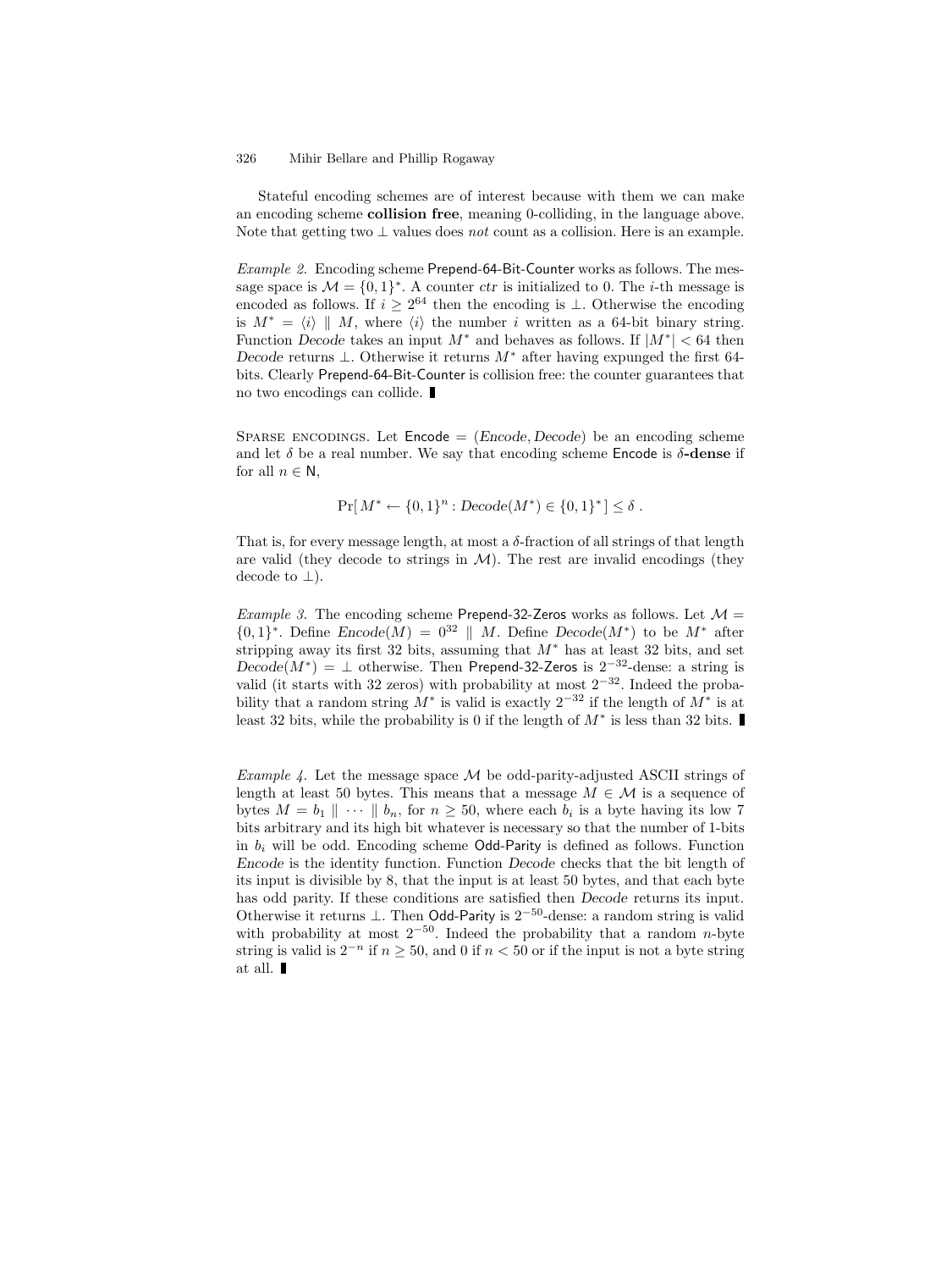

**Fig. 1.** *Scheme* F ◦ Encode*: encrypting (left-hand side) and decrypting (righthand side) using the encode-then-encipher paradigm. The plaintext is* M*, the ciphertext is* C, the cipher is  $F = \{F_K\}$ , and the encoding scheme is  $\mathsf{Encode} =$ (*Encode*, *Decode*)*.*

## **4 Enciphering Encoded Messages**

Let  $\text{Encode} = (\text{Encode}, \text{Decode})$  be an encoding scheme from M to  $\mathcal{M}^*$  and let  $F = \{F_K : \mathcal{M}^* \to \mathcal{M}^*\}\$ be a cipher with key space K. Then we define the following encapsulation scheme  $F \circ$  Encode =  $(\mathcal{K}, \mathcal{E}, \mathcal{D})$ :

- (1) K chooses a random key  $K \leftarrow \mathcal{K}$  and outputs it.
- (2)  $\mathcal{E}_K(M)$  sets  $M^* \leftarrow$  *Encode*(M), returns  $\perp$  if  $M^* = \perp$ , and otherwise computes  $C \leftarrow F_K(M^*)$  and returns that. Algorithm  $\mathcal E$  is stateful if and only if *Encode* is. If *Encode* is stateful then the initial state for  $\mathcal{E}$  is the initial state mandated by *Encode*, and  $\mathcal E$  maintains the state needed by the encoding scheme.
- (3)  $\mathcal{D}_K(C)$  returns  $\perp$  if  $C \notin \mathcal{M}^*$ , and otherwise computes  $M^* \leftarrow F_K^{-1}(C)$ , sets  $M \leftarrow \text{Decode}(M^*)$ , and returns M.

For a pictorial representation, see Figure [3.](#page-9-0)

PRIVACY FROM RARE/COLLISION-FREE ENCODINGS. We show that encryption scheme  $F \circ$  Encode is private if encoding scheme Encode has rare or no collisions and  $F$  is a secure cipher, in the sense of being a good PRP. The following theorem makes this formal and quantitative.

<span id="page-10-0"></span>**Theorem 1.** *Let* Encode = (*Encode*, *Decode*) *be an encoding scheme from* M *to*  $M^*$  *and let*  $F = \{F_K : M^* \to M^*\}$  *be a cipher with key space* K. Suppose *that* Encode *is*  $\epsilon$ -colliding. Then  $F \circ$  Encode =  $(\mathcal{K}, \mathcal{E}, \mathcal{D})$  *has security* 

 $\mathbf{Adv}_{F \circ \mathsf{Encode}}^{\text{priv}}(t, q, \mu) \leq \mathbf{Adv}_{F}^{\text{prf}}(t', q, \mu) + \epsilon(q)$ 

*where*  $t' = t + O(\mu)$ *.*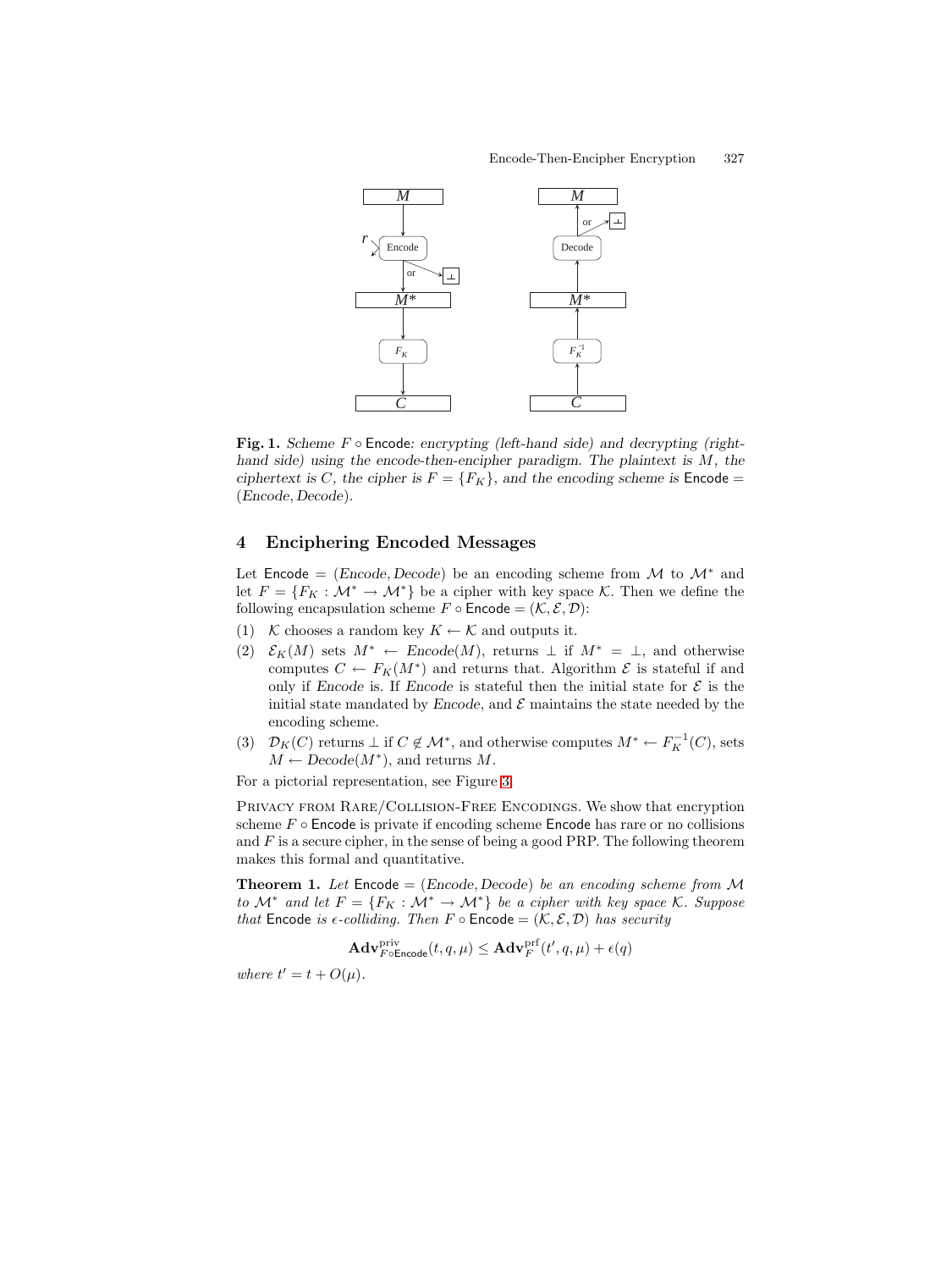*Proof.* Let B be an adversary attacking the privacy of  $F \circ$  Encode. Let t be its running time, q the number of queries it makes, and  $\mu$  the length of all its queries put together, plus the length of  $B$ 's output. Our goal is to upper bound  $\mathbf{Adv}_{F \circ \mathsf{Encode}}^{\text{priv}}(\tilde{B})$ . To this end we introduce a couple of more algorithms and some associated probabilities.

Algorithm  $D$  is a distinguisher for  $F$ . It is given an oracle for a permutation  $f \in \text{Perm}(\mathcal{M}^*)$ . It runs B. When B makes an oracle query M, distinguisher D computes  $M^* \leftarrow$  *Encode*(*M*) and  $C \leftarrow f(M^*)$ . It returns C to B as the answer to the query. When  $B$  terminates,  $D$  outputs whatever  $B$  outputs.

Algorithm A is a collision finding adversary for Encode. It is given oracle *Encode*. It picks a permutation f from  $\text{Perm}(\mathcal{M}^*)$  at random. (Or simulates such a permutation. The difference is technically immaterial since the running time of A is not restricted.) It then runs B. When B makes an oracle query  $M$ , algorithm A computes  $M^* \leftarrow$  *Encode*(M) and  $C \leftarrow f(M^*)$ . It returns C to B as the answer to the query. When B terminates, so does A.

We now define the following probabilities:

$$
p_1 = \Pr[K \leftarrow \mathcal{K} : B^{\mathcal{E}_K(\cdot)} = 1]
$$
  
\n
$$
p_2 = \Pr[K \leftarrow \mathcal{K} : B^{\mathcal{E}_K(\$^{|\cdot|})} = 1]
$$
  
\n
$$
p_3 = \Pr[K \leftarrow \mathcal{K} : D^{F_K(\cdot)} = 1]
$$
  
\n
$$
p_4 = \Pr[\pi \leftarrow \text{Perm}(\mathcal{M}^*) : D^{\pi(\cdot)} = 1]
$$
  
\n
$$
p_5 = \Pr[(M_1^*, \dots, M_q^*) \leftarrow \text{Response } A^{\text{Encode}(\cdot)} : \exists i < j \text{ s.t. } M_i^* = M_j^* \neq \bot].
$$

Note that  $\mathbf{Adv}_{F \circ \mathsf{Encode}}^{priv}(B) = p_1 - p_2$ . To upper bound it we use the following claims. First,  $p_1 = p_3$ . Second,  $p_2 \geq p_4 - p_5$ . The proofs of these claims are omitted here for lack of space but can be found in the full version of this paper [\[6\]](#page-13-13). Given these claims we have

 $\mathbf{Adv}_{F \circ \mathsf{Encode}}^{\text{priv}}(B) = p_1 - p_2 \leq p_3 - (p_4 - p_5) = (p_3 - p_4) + p_5 \leq \mathbf{Adv}_{F}^{\text{prp}}(D) + \epsilon(q)$ . This concludes the proof of Theorem [1.](#page-10-0)

AUTHENTICITY FROM SPARSE ENCODINGS. We show that  $F \circ \mathsf{Encode}$  is an authenticated encryption scheme if encoding Encode adds adequate redundancy and  $F$  is a strong PRP. The following theorem makes this formal and quantitative. We remark that this result requires that the PRP be strong, which the previous result did not, and we subsequently show this extra requirement is necessary.

<span id="page-11-0"></span>**Theorem 2.** *Let* Encode = (*Encode*, *Decode*) *be an encoding scheme from* M *to*  $\mathcal{M}^*$  *and let*  $F = \{F_K : \mathcal{M}^* \to \mathcal{M}^*\}$  *be a cipher with key space* K. Suppose that Encode *is*  $\delta$ -dense and that  $q \leq \frac{1}{2\delta}$ . Then  $F \circ$  Encode =  $(\mathcal{K}, \mathcal{E}, \mathcal{D})$  has security

 $\mathbf{Adv}_{F \circ \mathsf{Encode}}^{\text{auth}}(t, q, \mu) \leq \mathbf{Adv}_{F}^{\text{sprp}}(t', q, 2\mu) + 2\delta$ 

*where*  $t' = t + O(\mu)$ *.*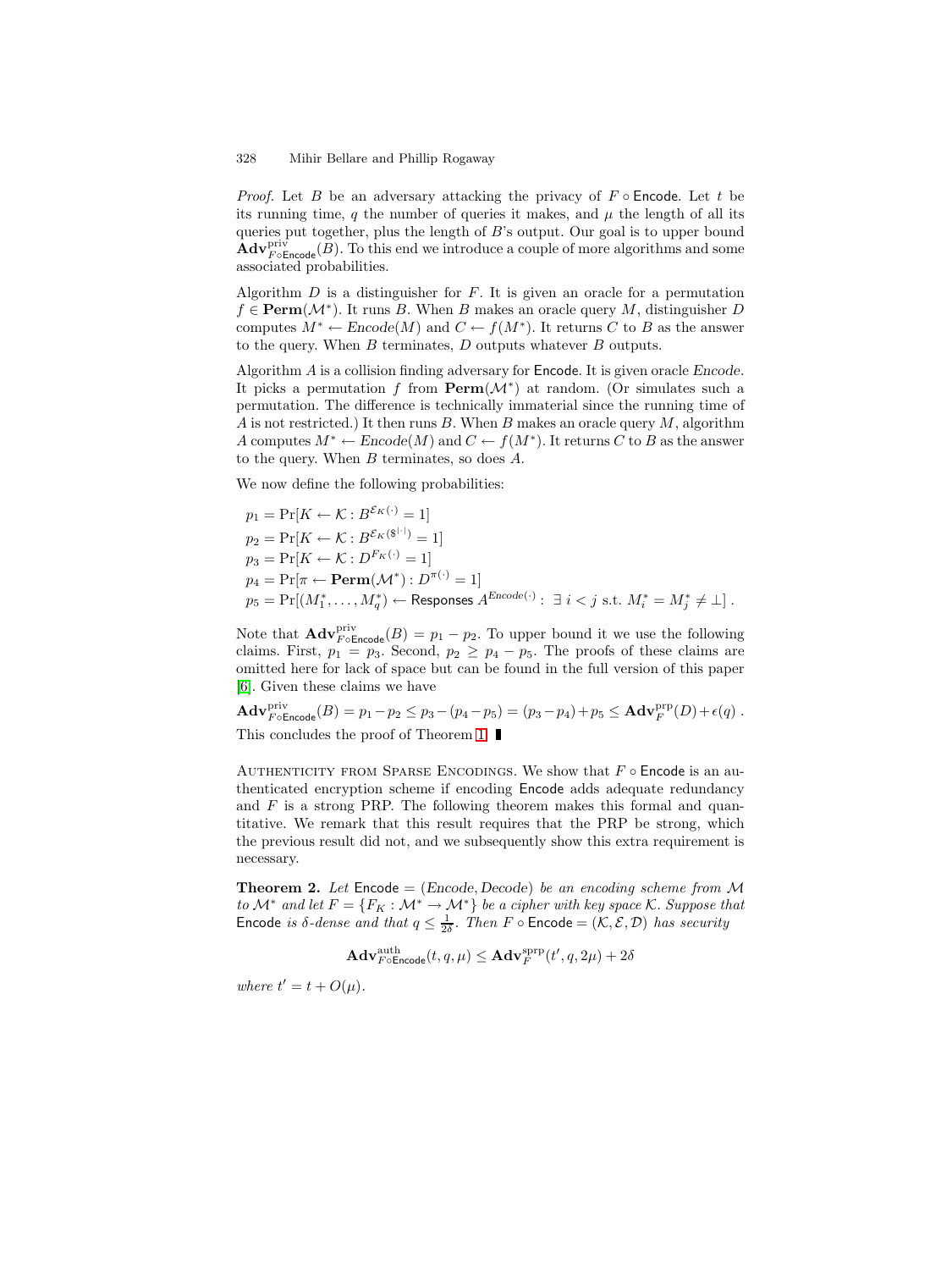*Proof.* Let B be an adversary attacking the authenticity of  $F \circ$  Encode. Let t be its running time,  $q - 1$  the number of queries it makes, and  $\mu$  the total length of all its queries put together, and its final output. Our goal is to upper bound  $\mathbf{Adv}_{F \circ \mathsf{Encode}}^{auth}(B)$ . To this end we introduce an algorithm D and some probabilities.

Algorithm D is a distinguisher for F. It is given two oracles: f and  $f^{-1}$ , where  $f \in \text{Perm}(\mathcal{M}^*)$  is a permutation. It runs B. When B makes an oracle query M, distinguisher D computes  $M^* \leftarrow$  *Encode*(M) and  $C \leftarrow f(M^*)$ . It returns C to B as the answer to the query. When B terminates, it outputs a ciphertext **C**, which is supposed to its forgery. Algorithm D outputs 0 if  $C \notin M^*$ . Otherwise D computes  $\mathbf{M}^* \leftarrow f^{-1}(\mathbf{C})$  (this is the one and only time it uses its  $f^{-1}$  oracle). Algorithm D then computes  $M \leftarrow Decode(M^*)$ . If  $M = \perp$  then D outputs 0, else D outputs 1.

We now define the following probabilities:

$$
p_1 = \Pr[K \leftarrow \mathcal{K}; \mathbf{C} \leftarrow B^{\mathcal{E}_K(\cdot)} : \mathbf{C} \text{ is new and } \mathcal{D}_K(\mathbf{C}) \neq \bot]
$$
  
\n
$$
p_2 = \Pr[K \leftarrow \mathcal{K} : D^{F_K(\cdot), F_K^{-1}(\cdot)} = 1]
$$
  
\n
$$
p_3 = \Pr[\pi \leftarrow \text{Perm}(\mathcal{M}^*) : D^{\pi(\cdot), \pi^{-1}(\cdot)} = 1]
$$

Note that  $\mathbf{Adv}_{F \circ \mathsf{Encode}}^{\text{auth}}(B) = p_1$ . To upper bound it we use the following claims. First,  $p_1 = p_2$ . Second,  $p_3 \leq 2\delta$ . The proofs of these claims are omitted here for lack of space but can be found in the full version of this paper [\[6\]](#page-13-13). Given these claims we have

 $\mathbf{Adv}_{F \circ \mathsf{Encode}}^{\text{auth}}(B) = p_1 = p_2 = (p_2 - p_3) + p_3 \leq \mathbf{Adv}_{F}^{\text{prp}}(D) + 2\delta.$ This concludes the proof of Theorem [2.](#page-11-0)  $\blacksquare$ 

We now discuss the necessity of the extra requirement on the PRP above, namely that it be strong. The following indicates that without this requirement, the authenticity does not hold. Using the bounds found in the proof, the informal theorem statement below is easily adapted to give a more precise (but less understandable) quantitative assertion. A proof of the following can be found in [\[6\]](#page-13-13).

<span id="page-12-0"></span>**Theorem 3.** *If there exists a secure PRP then there exists a secure PRP* F *(that is not a strong-PRP) and a* δ*-dense encoding scheme* Encode *for which the scheme* F ◦ Encode *does not achieve authenticity.*

### **Acknowledgments**

Mihir Bellare was supported in part by NSF CAREER AWARD CCR-9624439 and a Packard Foundation Fellowship in Science and Engineering. Phillip Rogaway was supported in part under NSF CAREER Award CCR-962540, and under MICRO grants 97-150 and 98-129, funded by RSA Data Security, Inc..